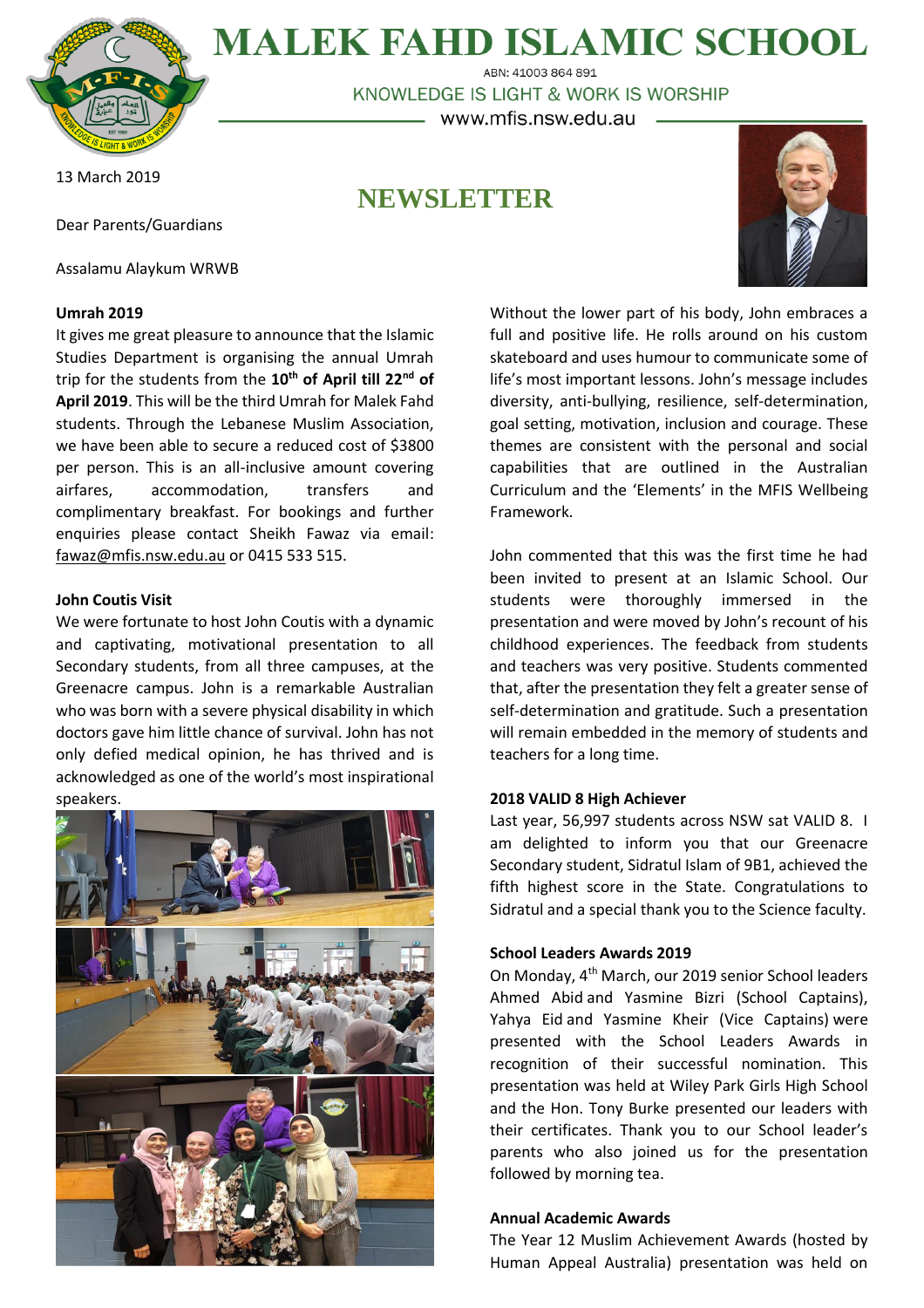Sunday, 10<sup>th</sup> March at Highline venue, Bankstown. Sheikh Fawaz, Mr Ahmed and I joined our Year 12 students and their families at this prestigious award. It was inspirational to have so many Malek Fahd students acknowledged for their achievements. Bayt Al Zakat Education Awards ceremony will be held on Saturday, 16<sup>th</sup> March at Orion Function Centre, Campsie. At these two special ceremonies students with an ATAR of 90 or more are invited and presented with a certificate and a valuable gift.

## **Parent – Teachers Interviews**

Letters have been sent to families advising them of the planned parent-teacher interviews across the school in the coming weeks of this Term. I do hope that all parents take advantage of this wonderful opportunity to meet with your child's teachers to gain a further insight on how parents and school can best assist the academic growth of your child.

## **Commencement of 2020 Kindergarten Enrolment**

We are now commencing the process of Kindergarten enrolments for 2020. The first offers for a Kindergarten position will be for parents who currently have children at Malek Fahd. An Expression of Interest form for existing MFIS parents will be posted home later this week. I ask that you have this form completed and **returned to the school by Friday, 3 rd of May** so we can commence the process for interviews. The cut-off date for enrolment of Kindergarten children who have siblings at the school, will be  $30<sup>th</sup>$  of May. After this date we will open applications for new students to the school, and as such, current parents will not be able to have automatic sibling rights.

If you have a child who will turn 5 years old by  $31^{st}$  July 2020, and you would like to enrol them at MFIS, please complete this form and submit to the Administration Office. Kindergarten interviews will be held in Term 2 and early Term 3 this year. To help prepare your child for Kindergarten, get them to practice Surah AI-Fatiha and one other short Surah, their letters and numbers, colours and shapes and they must be able to sit still and follow instructions. Please note that in 2020 Greenacre Campus will only take up to 150 Kindergarten students, and not 180 as has been the case for the last two years.

#### **Clean Up Australia Day**

MFIS students across all three campuses participated in "Clean Up Australia Day". The HSIE Department hosted activities throughout the day. Islam puts a great emphasis on the protection of the environment. Islamic and Quranic teachings highly stress the protection and maintenance of the environment in which we live in. We are blessed to call Australia home and as such, the least we can do is show gratitude by keeping it clean.

## **Physical Wellbeing Workshops**

We have an outstanding SRC who are leading the students with distinction with their leadership in the assemblies, in the yard and leading Prayer. The recent presentation to Years 7 and 8, titled "Physical Wellbeing Workshop" was developed and delivered by the School Captains and Vice Captains. This workshop elaborated on puberty, health, hygiene and cleanliness. The Year 7 students were also provided with hygiene packs.

## **International Women's Day School Assembly**

The School marked this special day with assemblies across the three Campuses. At Greenacre Secondary, the School leaders delivered speeches on this years' theme which is #BalanceforBetter. This theme focuses on celebrating women's achievements, raising awareness against bias, taking action for equality as well as innovation. The special guest for this occasion was local legal professional, Ms Ramia Abdo Sultan. At this assembly I spoke of the extraordinary women parents and board members, who lead our School highlighting their contribution to our School.



# **National Day of Action Against Bullying (Friday, 15th March)**

All secondary students will receive a ribbon which they are encouraged to wear during Week 7 to help raise awareness of this important issue. There will be murals set up in both quadrangles in Greenacre secondary and students will be encouraged to contribute to the mural by writing messages or leaving artwork or poems based on the theme of 'Bullying No Way'.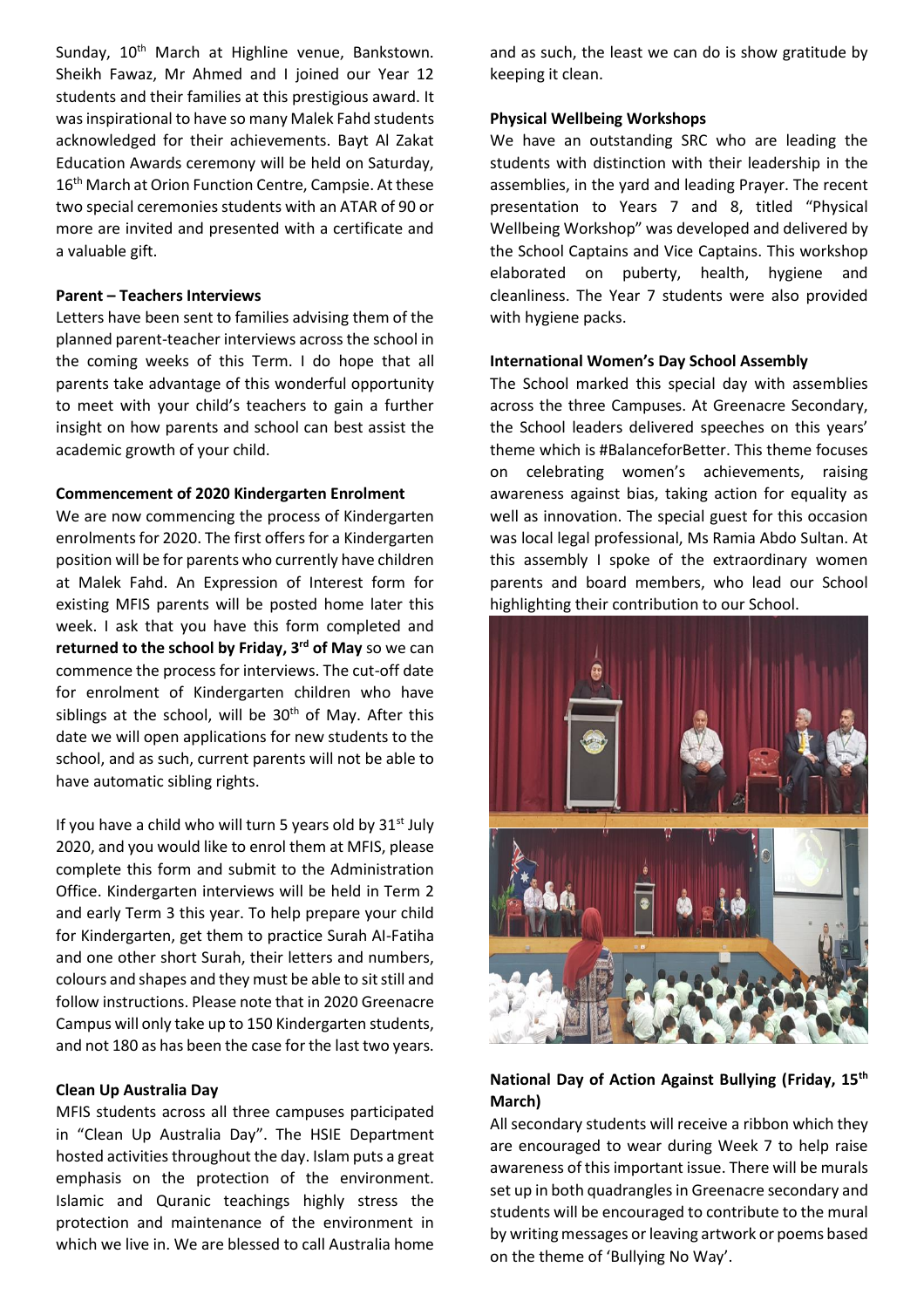## **Harmony Day**

Harmony Day celebrates Australia's cultural diversity. The message of Harmony Day is 'everyone belongs', the Day aims to engage people to participate in their community, respect cultural and religious diversity and foster sense of belonging for everyone. Each of our campuses are hosting a Harmony Day celebration. Hoxton Park Campus –  $20<sup>th</sup>$  March 2019 Greenacre Primary Campus – 21st March 2019 Greenacre High Campus – 21<sup>st</sup> March 2019 Beaumont Hills Campus - 22<sup>nd</sup> March 2019

## **Careers**

In early August, our school will be running its annual Careers Day. This is an excellent opportunity for our students at all three campuses – Greenacre, Beaumont Hills and Hoxton Park to come together and engage in conversations regarding their future endeavours. It is a prospect for our senior students to explore their interests and future career paths with the help and guidance of many representatives from several leading Australian Universities, TAFE, MFIS alumni and major organisations.

Our Careers Day focuses on University studies, TAFE courses, apprenticeships, employment and voluntary work experience. This event will focus not only on University entry but other career pathways such as TAFE courses, traineeships and Apprenticeships to help students achieve their vision to their chosen career. Students will also be provided with information to alternative pathways to their chosen careers such as which course to choose, where to study their course in terms of University, TAFE or college and training required to fulfil the requirements of their course.

## **VET Course**

This year our school began offering VET courses to Year 11 Greenacre students. VET courses form part of recognised pathways to further education and training. Currently eight students have enrolled in VET – Construction. This is a hands-on course giving students a practical introduction to the construction industry, showcasing the broad range of career opportunities available. Similar to other Stage 6 courses, students will sit an HSC exam and are eligible for an ATAR. In addition to the 240-hour course time over the 2-year course, there is a 70-hour component for mandatory work placement.

The delivery of VET – Construction is by TAFE NSW Western Sydney Region located at the Macarthur Building Industry Skills Centre at Ingleburn. The School has arranged transport for all students from the School to the venue every Tuesday afternoon at 1pm to attend class from 2pm to 6pm.

The School looks forward to introducing other external VET courses in the coming years to meet the increasingly diverse needs of students.

# **Greenacre Primary Student Representative Council 2019**

Congratulations to the students who were elected by their peers to be in the SRC. These students have a big responsibility which they are fulfilling so well. They have demonstrated a great deal of maturity and responsibility thus far, and regularly meet to discuss ideas and initiatives for their school. So far this year the SRC have given presentations at the School assembly on topics such as anti-bullying and Clean Up Australia Day. The SRC also attended the GRIP Leadership Workshop on  $5<sup>th</sup>$  March. There, they were able to meet school leaders from other schools, and had the opportunity to gather some innovative ideas as to how to tackle litter.

Following are the Student Representatives of 2019; **Campus Captains:** Rihanna Osman and Huzefa Matloob

**Vice-Captains:** Aisyah Yustika and Azzah Bhuiyan **Prefects:** Anika Khan, Ali Khan, Safa Samrout, Rachid El Sayadi, Mona Elmir, Ramon Kabir, Nurunnahar Uddin and Abdullah Shahzad



**Beaumont Hills Student Representative Council 2019** Malek Fahd Beaumont Hills Prefects Investiture Ceremony was held on Monday, 18th February to present the democratically elected student leaders with their captain's badges. Congratulations to the following Student Representatives of Beaumont Hills campus:

**Campus Captains:** Ayesha Rajwani and Medhat Omer **Vice-Captains:** Maryam Athar and Mohamed Taha **Prefects:** Zahra Dastyar, Ruhab Hasan, Aliya Ali, Mikail Khan, Fateema Azom, Zarif Amin, Yusra Ashraf, Danial Farooq, Simone Sharif, Erhan Ahmed, Ayesha Binteali, Kareem Omar, Aimen Hamid, Kamran Abdul, Sana Qayum, Ibrahim Barula, Amiya Hasan, Ali Khan, Bareen Popal, Shehriyaar Nasir, Mishaal Nasir, Hashsham Gondal, Manelle Idrees, Mohamed Omer, Rawan Abdel Salam and Kaveri Talukder.